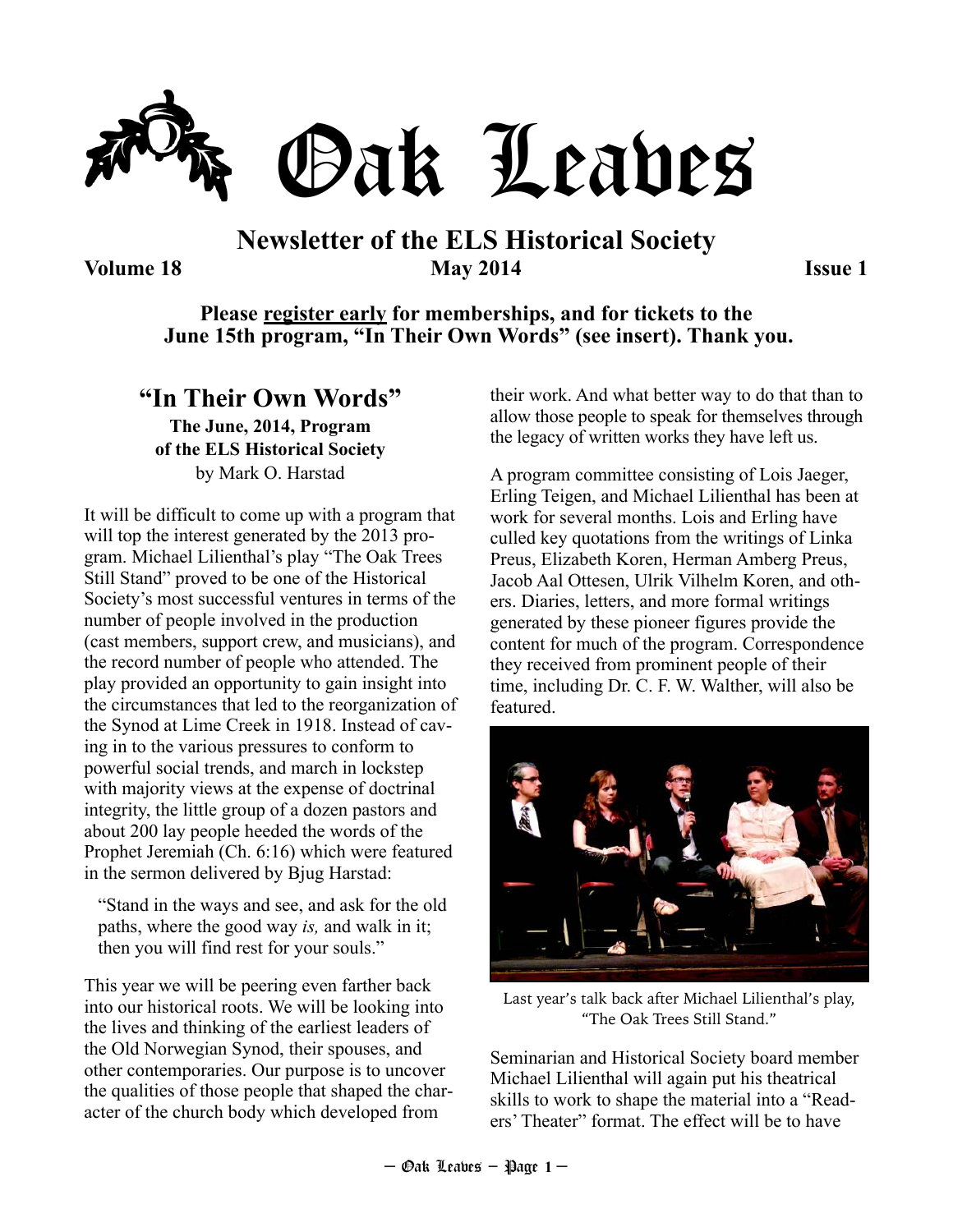these characters "come alive" and speak to us through their own words. One piece in particular which is sure to delight the audience is a piece of correspondence written by Dr. Walther to Pastor Ottesen. The light-hearted and jovial nature of the letter will put a very human face on the venerable Dr. Walther.

The program will be presented twice this year; on Sunday, June 15, following the Synod Sunday Service in the chapel and evening meal in the college dining facility, and again on Tuesday evening, June 17. The venue will be the Sigurd K. Lee Theater in the Ylvisaker Fine Arts Center.

As the 100<sup>th</sup> anniversary of the reorganization of the Synod approaches in 2018 the ELS Historical Society is striving to present many programs which will aid our constituency and all interested parties in understanding the unique history of the Evangelical Lutheran Synod.▪

❅ ❅ ❅ ❅ ❅ ❅ ❅ ❅ ❅ ❅ ❅ ❅ ❅ ❅ ❅ ❅ ❅ ❅ ❅ ❅

### **A Very Special Ottesen Artifact**

by Becky DeGarmeaux

Tucked into a corner of the Ottesen Museum is a large framed document. Amid beautiful italic Latin, and in very large script, is the name "Jacob Aall Ottesen." At first glance it appears to be a diploma, complete with an official ribbon and seal. On closer examination, however, it's something quite different. Housed in a simple wooden frame is  $\hat{J}$ . A. Ottesen's document of acceptance to the Royal Frederick University, now known as the University of Oslo.

Translated, the document reads as follows:

May it be happy and prosperous [for you]! In the Royal Frederick University — Jacob Aall Ottesen has been admitted to the number of academic citizens, having shown himself, by examination, to have progressed praiseworthily in literature and liberal arts, and, by giving his right hand, having promised that he would preserve the principles from the standard venerably entrusted to him. In trust of this matter, he has received this letter, confirmed by the great seal of the University and signed with our names. Written at Christiania, 1 September 1844.

It is then signed by five members of the faculty: Christopher Hansteen, Christian Boeck, J. Keyser, Matthias Blytt, and Frederick Vibe.

At the far right, an official University ribbon has been attached to the document.

Coffegium Meademicum Universitatis Regise Fred latt Clean 侵

At the center bottom of the document is the University's official seal. It is the image of the god Apollo playing a lyre, surrounded by the words "Universitas Regia Fredericiana".

In each of the four corners, additional papers have been added. In the two upper corners are Ottesen's grades from December of 1845 — in essence, his report card. It is complete with the signature of Christopher Holmboe, the Dean of the Philosophical faculty.

In the lower left-hand corner is a list of grades from August of 1844. Since this was also signed by the Dean of the Philosophical faculty, these seem to be grades from his entrance exam. It appears that he did especially well in the subjects of German and Religion, receiving the grade "Udmerket gudt" (Excellently good) in each.

Finally, in the lower right-hand corner, is a small piece of paper written entirely in Norwegian. In translation it reads:

That Candidate of Theology Jacob Aall Ottesen today by me in Oslo church was ordained to administer the pastoral office for the Norwegian Lutheran congregation in Manitowoc and area in the United States in North America and accordingly sworn in, [I] testify hereby.

Oslo Bishop's residence, 22 June 1852. J. L. Arup Bishop in Christiania

Beneath the Bishop's signature is his official wax seal.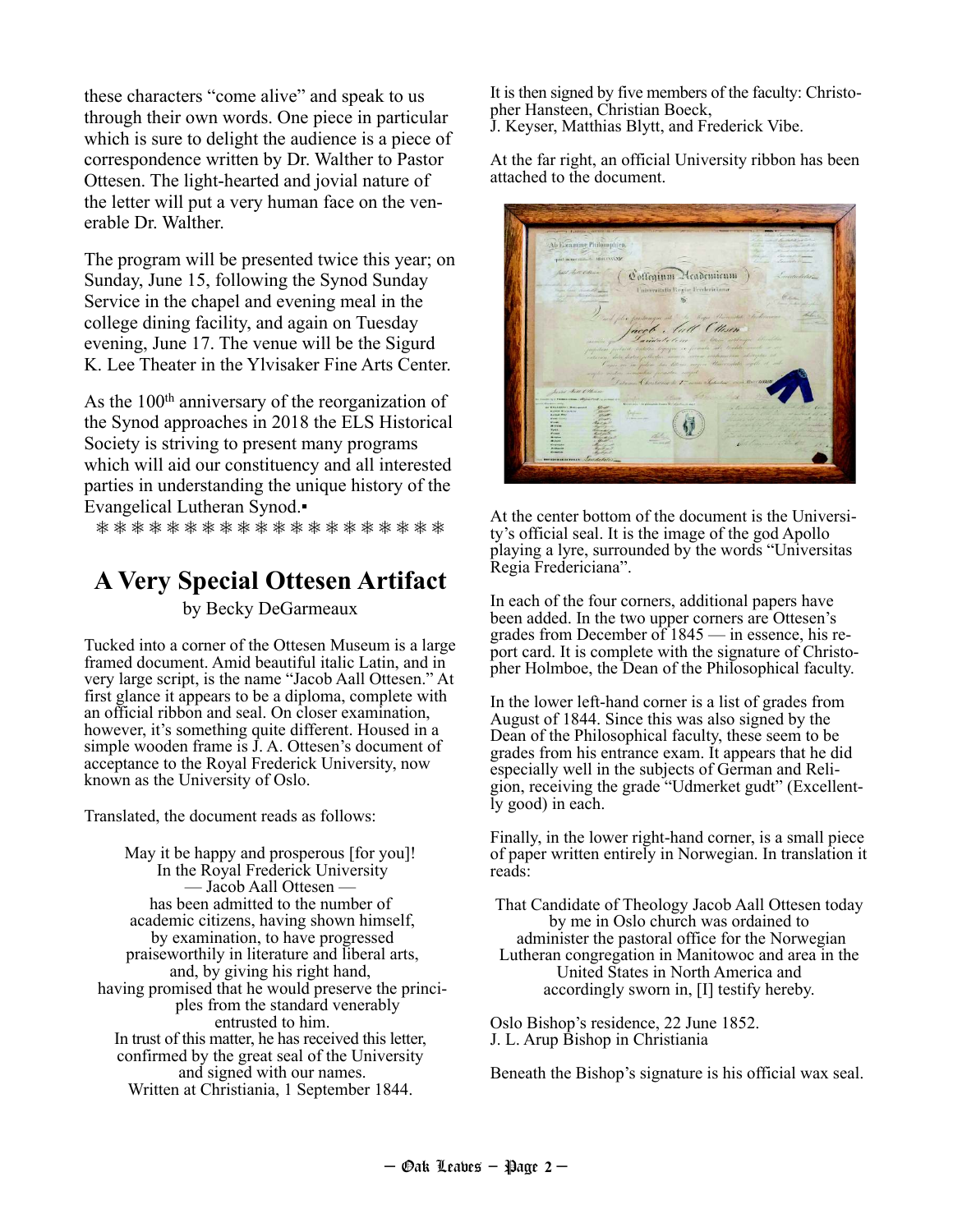This is just one of many artifacts housed in the Ottesen Museum which ties us to the early Synodical fathers. A new display will feature the lives of Pastor Ottesen as well as Pastors Koren and Preus, the fathers of the Old Norwegian Synod, and their wives. It will be in place in time for Synod Convention in June and will remain up for about a year.

If you are in Mankato in the next year, you are welcome to come to the Ottesen Museum to see this display as well as the rest of the permanent display. Regular hours are Tuesday through Thursday, 1:30pm - 3:30pm or contact Museum Director Rebecca De-Garmeaux at  $m \equiv a \pm b \pmod{a}$  for an appointment. ❅ ❅ ❅ ❅ ❅ ❅ ❅ ❅ ❅ ❅ ❅ ❅ ❅ ❅ ❅ ❅ ❅ ❅ ❅ ❅

# **A Service Message**  by Rev. G. Weseloh

English Lutheran Church, Cottonwood, MN. Published by Armed Service Commission of The Evangelical Lutheran Synod. No. 146, May, 1966

Gerhard Herbert Weseloh was born on July 7, 1917, at Fairhaven, Minnesota. He was the youngest child in a family of seven children, the son of a Lutheran minister, Henry Weseloh and his wife, Minne (Elfers). Baptized in infancy, his earliest childhood was spent in Fairhaven until the family moved to Carlos, Minnesota, where he resided until he finished high school in 1936, and that fall he attended business college at St. Cloud. He then worked in Fairhaven, Chicago, and on the West Coast.

He and Lois Johnson were married in 1941, and to this union were born seven children. In the fall of 1942 he and Lois moved to South Haven, Minnesota where he managed a Farmers Cooperative business.

Believing he could better serve in the Lord's kingdom by becoming a pastor, he entered Bethany Lutheran College in the fall of 1953. In 1958 he was graduated from the Bethany Lutheran Seminary. In June of 1958 he and his family moved to Cottonwood where he became the pastor at English Lutheran Church. In 1964 the Zion Lutheran congregation, Tracy, Minnesota, was added to his flock.

He passed away on January 21, 1967. He was the victim of a rapidly growing type of cancer. His six

daughters were Ellen, Linda, Patty Jo, Debra, Kathy, and Vicki; and he had one son, Barry Scott.



Rev. Gerhard H. Weseloh

Funeral services were held at the English Lutheran Church, Cottonwood, on Tuesday, January 24. The Rev. Paul Anderson conducted the altar service and the Rev. Victor Theiste officiated at the committal. Rev. Norman Madson preached the sermon, basing his message on a text previously requested by Pastor Weseloh, Phillipians 4:4 "Rejoice in the Lord alway: and again I say, Rejoice."

### **The Best Place to Go For Help!**



Pastor Weseloh and Confirmands1963

There is no place like home, and it may well be that there is no time in the year when a serviceman realizes this more fully than when a special holiday such as Christmas or Easter rolls around. The more he thinks about the good times he used to

have at home on such occasions, the more homesick and lonely he is apt to become.

Right now we are near to a day which can also bring fond memories of some warm and beautiful days in the past. Mother's Day brings thoughts of Mother's love and devotion, and of how wonderful it was when she was at our side. We thank God for our mothers, and our lips utter a prayer which probably goes something like this: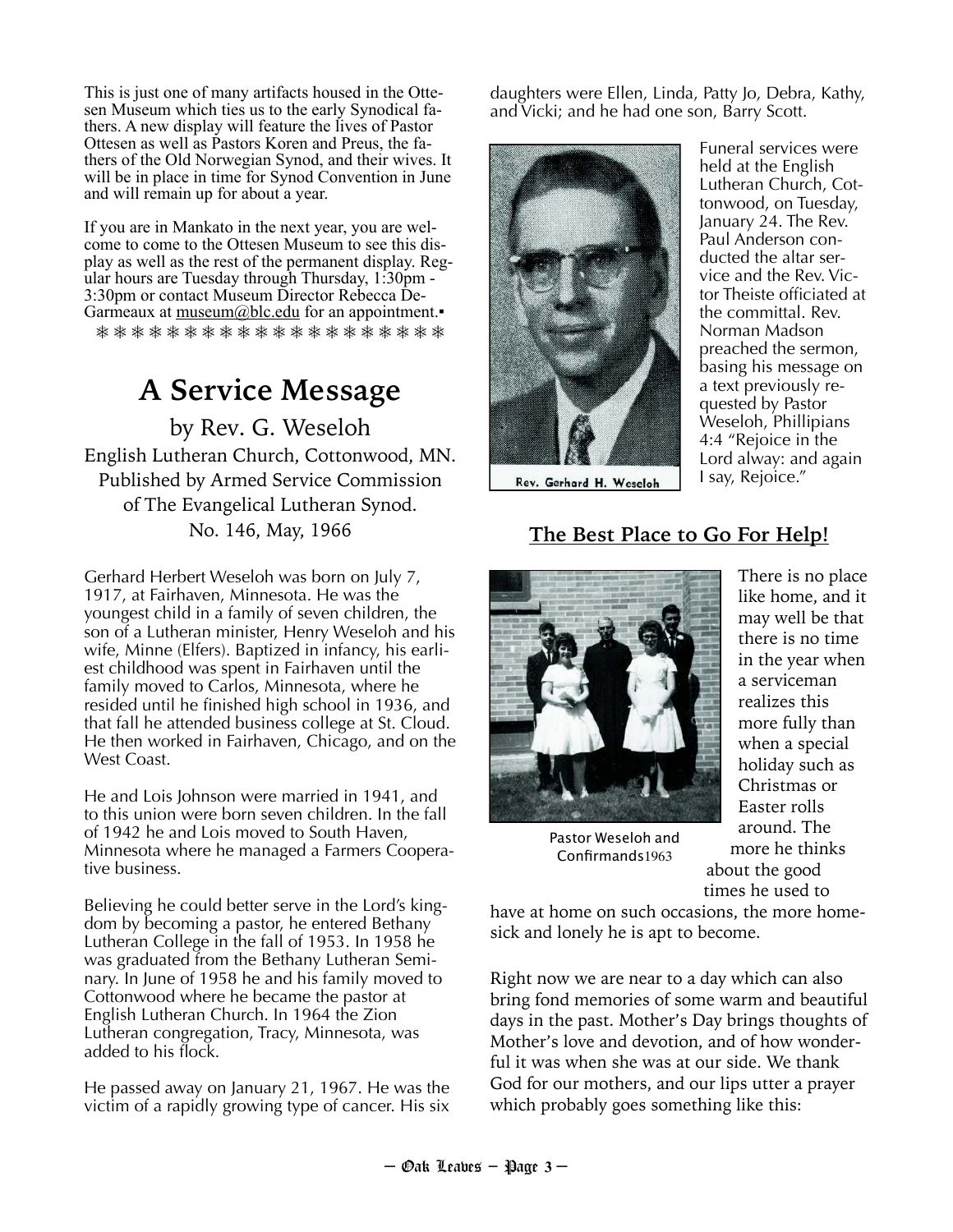"Thank God for mothers, young and old, Who live today within His fold; Who pattern, as in days of yore, The godly mothers gone before; Whose hands repose - complete their task. Thank God for these. Then, Lord, we ask: Bless mothers who for us still pray. Thank God for them this Mother's Day."

Having spent three years in the army myself, I know how difficult it can be to think about home and mother and wife and family without getting the blues. Mother's Day especially can be rough!

What should a Christian man in the service of his country do when he feels lonesome and sad? Should he try to drown his loneliness with a few too many drinks? Should he try to forget it all by going along with the boys on the kind of a sinful pleasure outing which he knows is not in keeping with the will of his Father who is in heaven? God forbid it! The Christian service man is going to find his help in the only place where real help can be found. He will take out his Bible, and in it he will find just the help he needs.

When he is sad and lonesome and blue, when everything seems to be going wrong, then there is no better medicine under the sun than the precious Book of Psalms. For the Psalmist experienced all of these same emotions, and therefore his inspired words have the God-given power to bring soothing balm and healing to the aching, bleeding heart.

Do you sometimes feel like crying? Don't be ashamed of this emotion, as though it were not the manly thing to do. David was a real He-man. With the help of God he killed a bear, a lion, and the great giant, Goliath. He was an excellent, bold, courageous soldier. Yet David did his share of crying; and he was not the least bit ashamed to admit it. Just listen to what he says in the 42nd Psalm: "My tears have been my meat day and night, while they continually say unto me, Where is thy God? I will say unto God, my Rock, Why hast thou forgotten me? Why go I mourning because of the oppression of the enemy? Why art thou cast down, O my soul? and why art thou disquieted within me? Hope thou in God: for I shall yet praise him, who is the health of my countenance, and my God." Psalm 42: 3,9,11

Do you feel discouraged? Maybe it is because you have been trusting too much in yourself and in your own powers and not enough in God. Perhaps God is trying to get you to put all of your trust in Him alone, and to cast all of your care upon Him. Go to the Psalms, and you will learn that that is what God wants you to do. The Psalmist says: "Commit thy way unto the Lord; trust also in him; and he shall bring it to pass." Psalm 37:5 "I will lift up mine eyes unto the hills, from whence cometh my help. My help cometh from the Lord, which made heaven and earth. He will not suffer thy foot to be moved; he that keepeth thee will not slumber." Psalm 121:1-3 "God is our refuge and strength, a very present help in trouble." Psalm 46:1

After you have gone to these Psalms and in them have found comfort for your troubled heart, then you will also want to thank God for helping you through His Word. The joy and gladness which He has restored to your life will make you want to open your lips and praise Him for His undeserved mercy and grace. Here again the Psalmist can supply you with just the words you need. Turn to the 103rd Psalm and what do you read? "Bless the Lord, O my soul: and all that is within me, bless his holy name. Bless the Lord, O my soul, and forget not all his benefits: Who forgiveth all thine iniquities; who healeth all they diseases; Who redeemeth thy life from destruction; who crowneth thee with lovingkindness and tender mercies; Who satisfieth thy mouth with good things; so that thy youth is renewed like the eagle's." Psalm 103:1-5

The Bible is God's Word to you. In it He tells you that he has forgiven you all of your sins for Christ's sake, and that you can get to heaven through faith in Jesus Christ. In the Bible God provides you with advice, and help, and comfort for every time of need. You need God's help! You may need it much more than you even realize.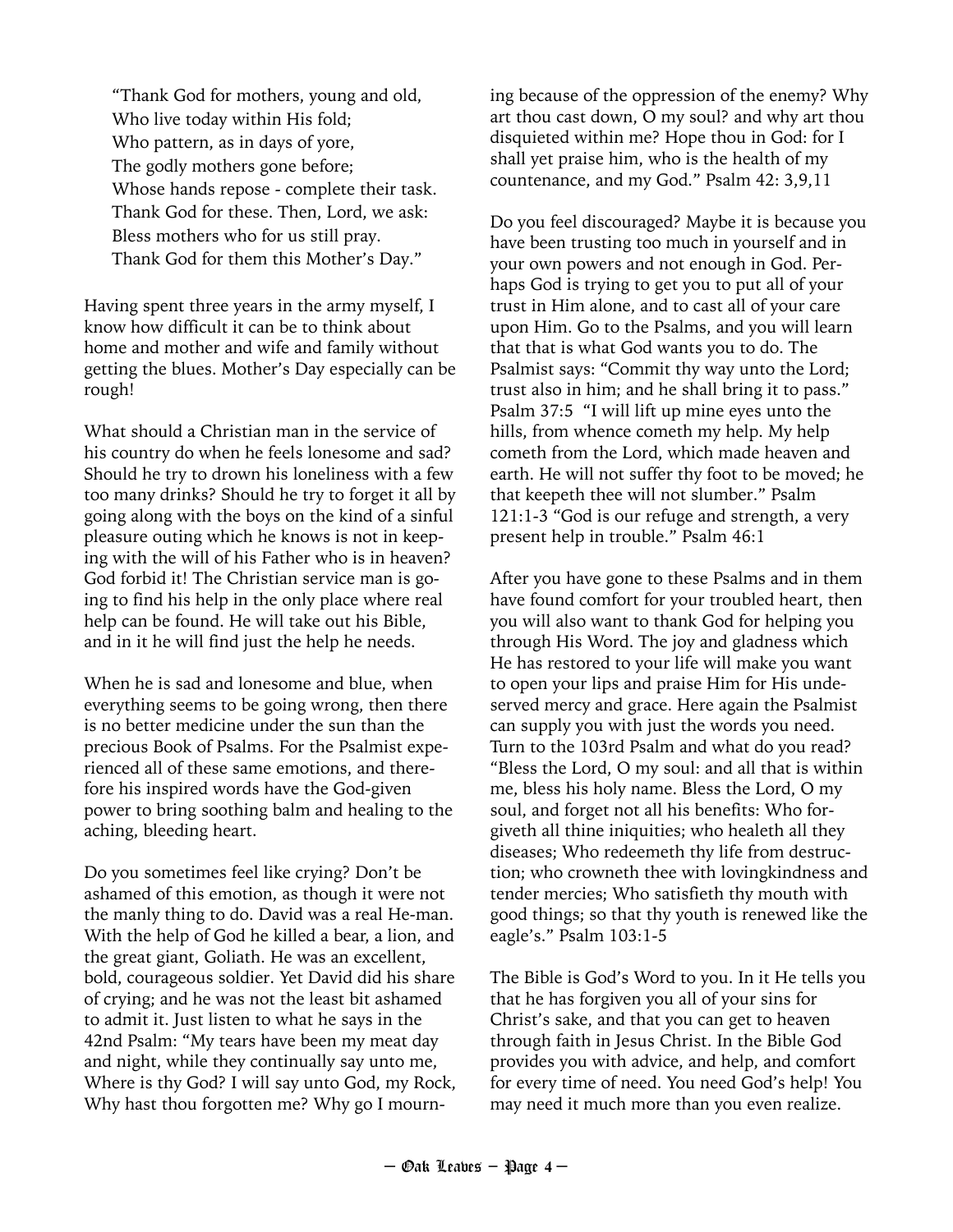Do not procrastinate! Go to the Bible and get what you need for your spiritual life right now!

God's Word a treasure is to me, Through sorrow's night my sun shall be, The Shield of faith in battle. The Father's hand hath written there My title as His child and heir: "The Kingdom's thine forever;" That promise faileth never!

#### Amen!

❅ ❅ ❅ ❅ ❅ ❅ ❅ ❅ ❅ ❅ ❅ ❅ ❅ ❅ ❅ ❅ ❅ ❅ ❅ ❅

04/26/2012 HIST 460

### **Oral History Interview**

Date: March 28, 2012 Interviewee: Chaplain Don Moldstad Interviewer: Jaime Schultz

### **Rev. John A. Moldstad and the History of the ELS**

 I began the interview by asking questions about Rev. John A. Moldstad (J.A. Moldstad) and his history with the ELS. The interview concluded with questions for his grandson, Bethany Lutheran College Chaplain, Don Moldstad. It was fascinating to hear about J.A. Moldstad's contributions to the ELS and here at Bethany.

 J.A. Moldstad's entire ministry was served in Chicago, where he served as pastor at St. Mark's Lutheran Church. "It was a very big congregation. Most of the people were of Norwegian background. After graduating from Luther College, he was president of a junior college in Clifton, Texas. The Synod tried to get a little college started down there among some of the Norwegian Lutherans. It didn't last very long. There weren't many students."

 After this Moldstad returned home to keep the family store going in De Forest, [Wisconsin]. A few years later he studied German so that he could go to the Missouri Synod

Seminary in St. Louis, because he wanted to study under a man named Dr. Franz Pieper, while studying for the ministry. After being ordained, he married Ethelyn Halvorson. They had three sons:

John Allyn, Paul and Robert. Rev.

Moldstad served as the vice-president of the little synod at the beginning, and was the editor of their main newspaper. Along with other pastors, he was instrumental in acquiring Bethany. **JS**: **They had a plan to open a college?** 



**DM**: "Bethany had started as a women's college in 1911, but things were not going well financially so it was on the market. Our synod had just re-organized in 1918 and some members realized the need for a college in order to survive as a church body. However, the synod didn't feel they could afford it. So a group of pastors and laymen borrowed the money themselves, and bought Bethany. They created what was called the Bethany Lutheran College Association. They owned it for a year before finally talking the ELS into buying the college."

#### **JS: Do you know what impact Rev. Christian Moldstad [J.A. Moldstad**'**s brother] had on the ELS?**

DM: "He was the youngest boy in the family. He served as a pastor in Massachusetts. Later he was called to serve a church in Minneapolis called Fairview. Fairview and one other church [Emmaus] merged to become today's King of Grace Church. He took a call to teach at Bethany. His wife, Stephanie, did not like Minnesota, or the Midwest. She was from Massachusetts. She finally decided she did not want to be in Minnesota anymore, so she moved back to Boston, and he stayed behind to teach at Bethany. Eventually he also moved back to Massachusetts and started a church on Cape Cod.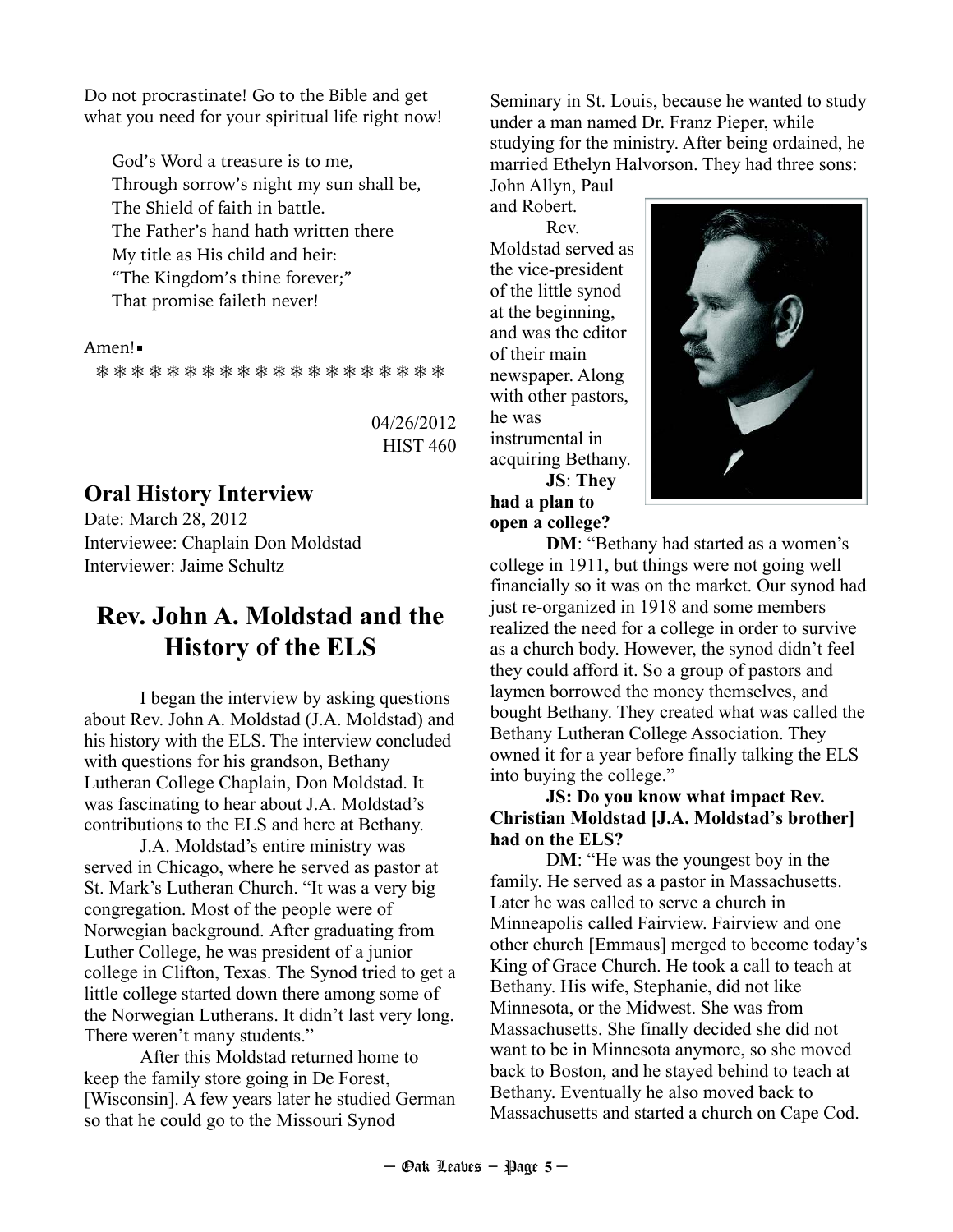Christian and his wife bought an old home and turned it into a bed and breakfast. In the huge



living room of this old house, he would hold church services, and started a congregation."

**JS: Do you have any interesting stories you remember about Christian Moldstad? DM**: "When I was

about ten, we went to visit his house

church. There were probably thirty people in attendance. They had an old pump organ, an altar and a pulpit. My great-uncle Christian was probably in his eighties by this time. He came down the aisle in his gown, went up to the altar and noticed the candles weren't lit. So this little elderly man took out an old stick match from his pocket. He stood on one foot, striking the match on his shoe, and lit the candle. My siblings and I thought it was so funny! Standing in front of this dignified church, and he just pulled his leg up and lit a match!"

 Next, I asked about the original pastors who started the ELS.

#### **JS: What are the doctrines they taught?**

**DM**: "They wanted to stick very closely to what the Bible teaches. And also what the Lutheran confessions would say based on the Bible, and the teaching that really caused the tension, that made some Lutherans leave, was over the doctrine of Election or Predestination. It's primarily found in Ephesians chapter 1.

"'God chose us in Christ before the creation of the world, to be holy and blameless in his sight. In love he predestined us to be adopted as sons through Jesus Christ, in accordance with his pleasure and will.' God predetermined and chose who would be believers in Christ even before he created the world. That's called Election.

 "Some people started to teach this in certain churches, that God picked people because he saw they would be good Christians. In other

words, He picked them because He saw they would believe in Christ. As if God would look ahead at Don Moldstad and say, 'Well, he could probably be a Christian. I'll pick him.' But that's not really what the Bible says. The reason God selected me had nothing to do with me. It was all purely by His mercy and His grace in Christ.

 "That's really the issue that started our little synod. The group they used to be in, the Norwegian Synod, was a huge church body, which wanted to join other churches that thought it was okay that God picked you because of something in you. And our little group of pastors said 'That's not right. We must stay with the Bible.' They tried to get their big church body not to go along with this, but they couldn't stop them. So they had to leave. That's when the ELS got started. About ten years later was when they bought Bethany."

#### **JS: Where did the ELS start?**

**DM**: "In 1917 that little minority of about twenty pastors and congregations realized they couldn't enter this new merger since it would mean embracing some false teachings. They gathered in a hotel in St. Paul, Minnesota and decided that they would meet together the next year in order to re-organize their old Norwegian Synod (now the ELS). In June of 1918 they met in a little church down in Iowa where they had their first real synod meeting."

#### **JS: Did the thirteen pastors have a lot of power in their own little minority of their community?**

**DM**: "Well, they obviously didn't have any power in the big church body they left, or they would have turned it around. They tried to convince people, but it didn't work. So they decided, 'We have to start our own little group and stay with what we know is right.' They didn't think in terms of 'power,' but rather were focused on staying with the teachings of Scripture."

#### **JS: How about** '**influence**'**?**

**DM**: "Yes, they had influence. Here's an example. One of those pastors was named Rev. George Gullixson. Bethany's Gullixson Hall is named after him. His congregation was not sure if they should leave the merger and join the ELS. He met with every family and talked to them—it took a year—and explained why they needed to leave,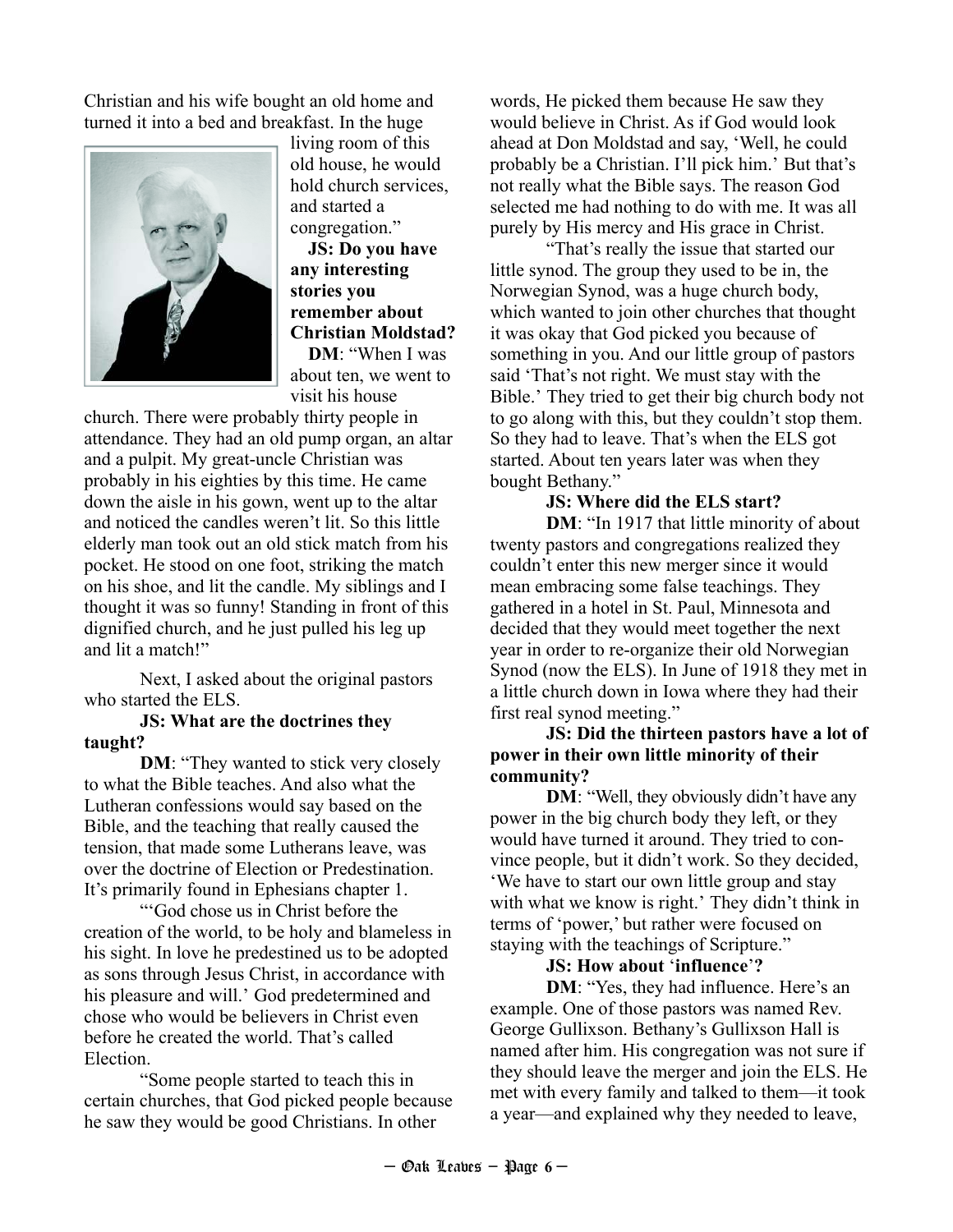and convinced his church finally to get out. I wouldn't call that power, but it was influence worked in people's hearts by the Holy Spirit. Pastors don't like to think in terms of 'power.'"

#### **JS: Did they incorporate hymns into their church services?**

**DM**: "Yes. Most of them came from Norwegian backgrounds and brought a Lutheran faith over with them from Norway. They just kept that going in their churches. They used the hymn books they had been using, so their worship life really didn't change any."

#### **JS: Did they have services in English or Norwegian?**

**DM**: "Depending on the church, some congregations had switched to English early on. Others kept services in Norwegian. Our synod still held a Norwegian service annually at our synod conventions as late as the 1980's."

#### **JS: Do you know how many churches they founded?**

**DM**: "Initially, there were about twenty churches that started the first year, in 1918. And, I think there were other churches that left this merger group that came to them in the next five years or ten years. They had about forty-five churches in their group within, at least twenty years. From that point on, they would try to start new churches. Other congregations joined them through the years, and today we have about 125."

#### **JS: Do you know who the main leader of the ELS was?**

**DM**: "They really didn't have a full-time president. They elected a president who was still a pastor of a congregation. We didn't have a fulltime president until—I think it was the 1970s maybe even in the 1980s."

#### **JS: Were the ELS churches mostly in the Midwestern states?**

**DM**: "Yes. Early on, most of the churches were in Minnesota, Iowa, Wisconsin, Michigan, Washington and Illinois. There were three big churches in Chicago."

#### **JS: Do you know which state had the most members?**

**DM**: "I believe Minnesota has the most ELS churches."

**JS: Did any of the pastors write their own hymns?** 

**DM**: "It was pretty rare. They would sometimes write hymns for special services, like a church anniversary. But for the most part, they used the traditional hymns and songs. My Grandpa Madson translated an old Danish hymn."

**JS: What kind of Bibles did they use, in what language? Did they start their services in Norwegian and then move on to English?** 

 **DM**: "Yes. My Grandpa Moldstad preached in Norwegian into the 1920s, and maybe early 30s, but started doing both English and Norwegian about that time. My father was born in 1927, and he always spoke English in the house. In some of the rural country churches, where members were mostly Norwegian, they had Norwegian services into the 1950s."

#### **JS: Did the ELS ever visit other countries for missionary purposes?**

**DM**: "They sent missionaries to China, England and Africa. Years later in the 1960s, they sent missionaries to Peru—we still have a large mission down there. And today we have missionaries in a lot of different places."

#### **JS: Did the pastors' wives have any influence on their ministry or the church services?**

**DM**: "I know my grandma was very supportive of my grandfather, and very, very helpful to him in the ministry. She was the head of nurses at a big hospital in Chicago. She was a very well-educated woman; very intelligent. She had various functions in the congregation; she led certain things and helped in certain places.

 "Each pastor's wife would be different. In her case, she liked helping in the church. Some pastors' wives wanted to stay in the shadows."

#### **JS: How do you hope your family or your extended family will be remembered because of this history?**

**DM**: "The one thing I hope will be is that we remain faithful and true to God's Word and to the work of Christ's church."

#### **JS: How did you become a part of the ELS?**

**DM**: "I guess I was born into it." (He laughs). "Both of my grandfathers were ELS pastors."

 When I asked if he always wanted to be a chaplain, he laughed and said, "No. If you had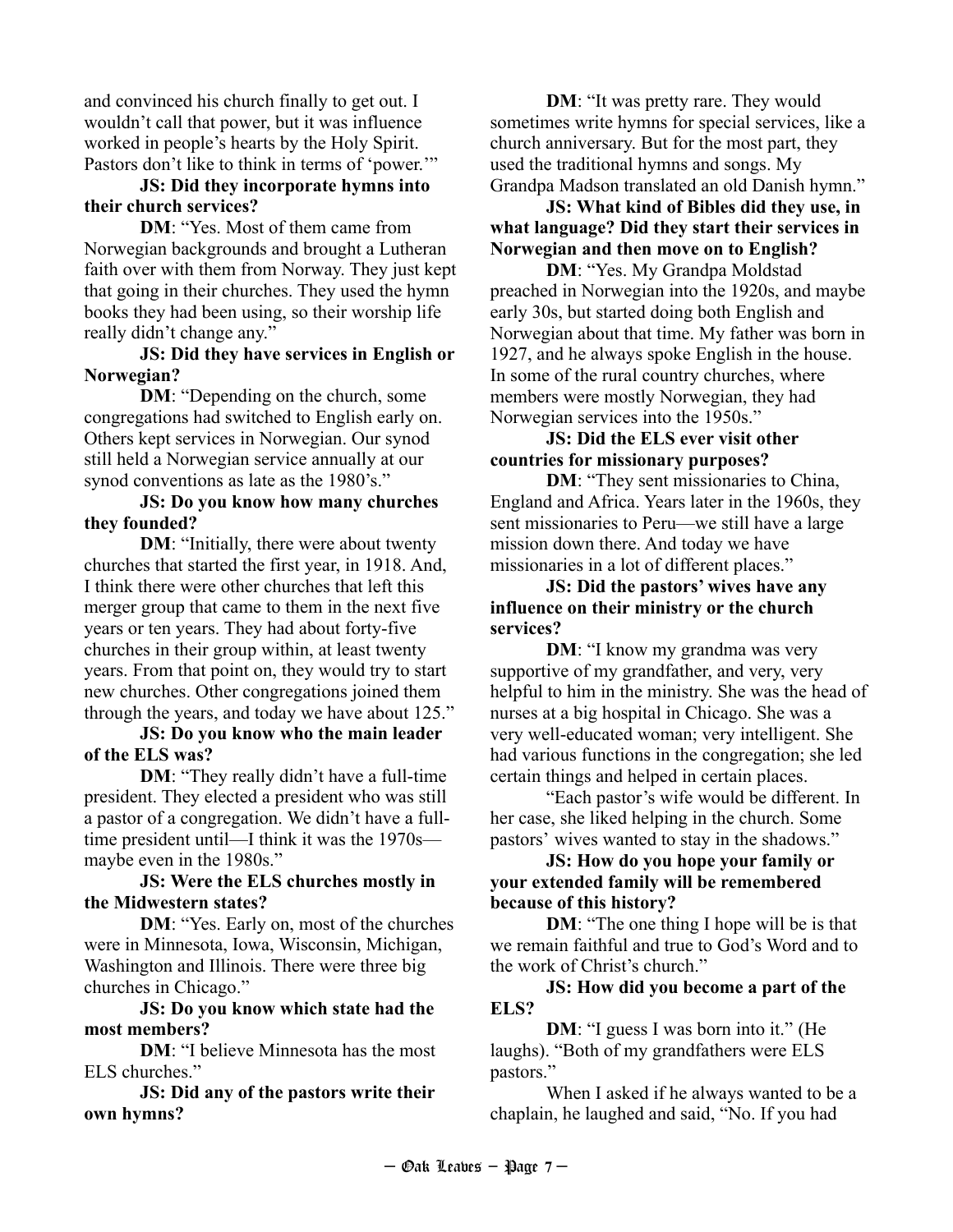told me when I was your age (that I was going to be a chaplain) I would have laughed at you." We



laughed some, and then he talked about how he had planned a career in Advertising. He had thought about being a commercial artist.

 I asked him what changed, and he said, "Well, I did get my degree in Art at Mankato State. My last two years at MSU, I started to

realize how meaningless and empty life was when you didn't have Christ in your life. And it made me think that maybe I should do something different with my life. And God used that to guide me into the ministry. I'm glad He did. It's not work. Being a chaplain is fun."

 Concluding the interview, I thanked Chaplain Moldstad for his time; and for answering so many questions about J.A. Moldstad and the history of the ELS. It was a great interview.

❅ ❅ ❅ ❅ ❅ ❅ ❅ ❅ ❅ ❅ ❅ ❅ ❅ ❅ ❅ ❅ ❅ ❅ ❅ ❅

#### **Guaranteed Affordable Housing**

by Herman Harstad

Politicians make all kinds of promises they may not intend or have the power to keep. Our legislators are collectively held in record low esteem because of false promises and partisan gridlock. Couples make loving promises at the altar to forsake all others and love each other in sickness or health, in poverty or riches until death parts them. Many don't keep their word. They find it easier to break their promises when keeping them brings hardship and pain.

Is there anyone we can trust to keep their word? The board of trustees of The Lutheran Academy in Parkland, Washington had assumed some land sale transactions would enable them to repay loans that were taken out to build the school in the 1890s. However, an economic recession greatly reduced land values and the school was unable to repay the loans. Rev. Bjug Harstad was the only member left of the original board of di-



rectors — and creditors demanded to be paid. Consequently Harstad attempted to pay the debt by joining the stampede to the Klondike in search of gold. His journey began in February 1898 and ended in July 1899. The heat of the creditors' demands made him willing to face the cold Alaska/Klondike winter. And it was cold! He, along with Christian friends from Tacoma, Washington and San Francisco, California lived in tents as they wended their way to Dawson. Temperatures reached 20 below zero. When they reached Dawson, they built a 12 by 12 foot cabin.

The thought of the "tent" of his physical body and the tent that housed his body triggered Biblical ruminations about tabernacles (tents). In a letter dated October 14, 1898 Harstad described the cabin as "wretched" with two small windows, a door, and a roof made of birch poles, moss, and earth. It provided better protection from the elements than his tent but neither was elegant or spacious like his home in Parkland. He took comfort from God's word in 2 Corinthians 5:1-3, "…if our earthly house of this tabernacle were dissolved, we have a building of God, an house not made with hands, eternal in the heavens. For in this we groan, earnestly desiring to be clothed upon with our house which is from heaven: If so be that being clothed we shall not be found naked."

Sometimes we fallible human beings are unable to keep our promises even though we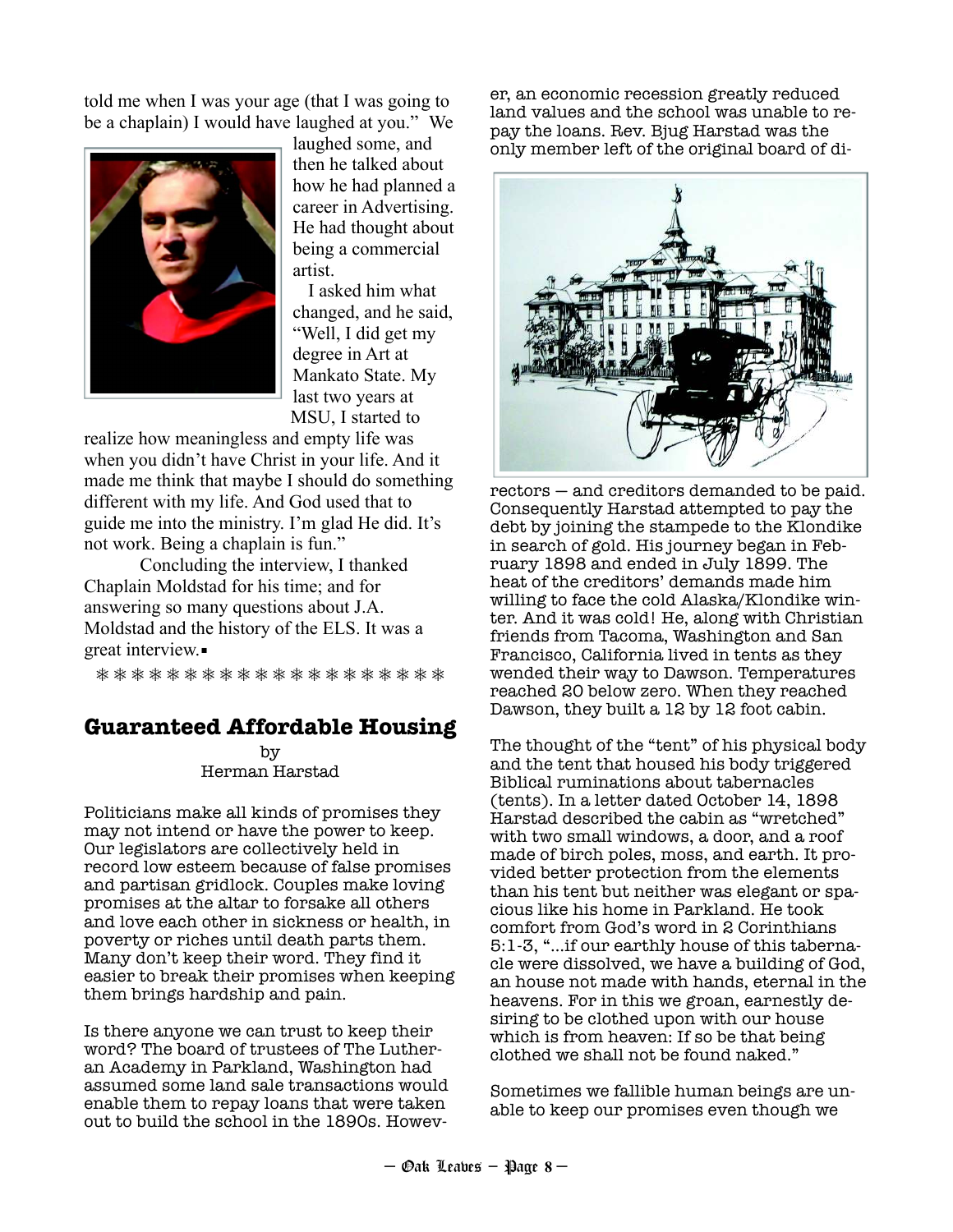sincerely want to. The beauty of God is that it is impossible for him to lie and he has the power and resources to deliver all his promises, including new incorruptible bodies and eternal mansions in heaven. We can take God at his word.

This summer, some ELS Historical Society members and some of their family members will trace Rev. Bjug Harstad's steps in the Klondike as he pulled, floated, or carried his belongings on his back; probably often thinking of his heavenly home. Watch for an article about this trip in a future issue of "Oak Leaves."▪

❅ ❅ ❅ ❅❅ ❅ ❅ ❅❅ ❅ ❅ ❅❅ ❅ ❅ ❅❅ ❅ ❅ ❅

### **The following is written in tribute to the Rev. Milton Otto (1914-1982) upon the centennial of his birth.**

Milton H. Otto was born December 6, 1914 in Cherokee County, Iowa He graduated from Concordia Seminary (St. Louis, Missouri) in 1940. He served a year of vicarage at Princeton, Minnesota and was assistant pastor and taught parochial school at Concordia Lutheran Church in Eau Claire, Wisconsin where he married Marjorie Lund on August 9, 1942, two years to the day from when they first met. He also served as the pastor of English Lutheran Church (Cottonwood, Minnesota) and Saude and Jerico Lutheran Churches (Lawler, Iowa). Pastor Otto was the president of the Evangelical Lutheran Synod from 1954-57. He then served as the dean of Bethany Lutheran Seminary and an instructor of Bethany Lutheran College. Until 1976, he served as the Dean of the seminary. He entered the church triumphant on August 21, 1982.

# Professor Otto said ....

The potential pulpiteer sat at the feet of the professor who was forty years his elder. This was not the first time they had met, for the pastor had thrice poured water upon his infant head.



- For three years of instruction his pastoral heart shown forth.
- His words of wisdom still echo in the pulpiteer's heart:

#### At night, **Keep a note pad nearby your bed.**

- To write the sermon thoughts that come to your head.
- He said, with thumb-worn Bible in hand, **For the first ten years, write-out sermons in full**; knowing full-well that a habit would form.
- Then **Number your sermons and correct them after they're preached** because, after all, even **C.F.W.Walther did that**.
- When you enter the pulpit **You make a promise** to preach upon the words which you have read.
- **If you don't preach upon the entire text, shorten it** to the words upon which you shall preach.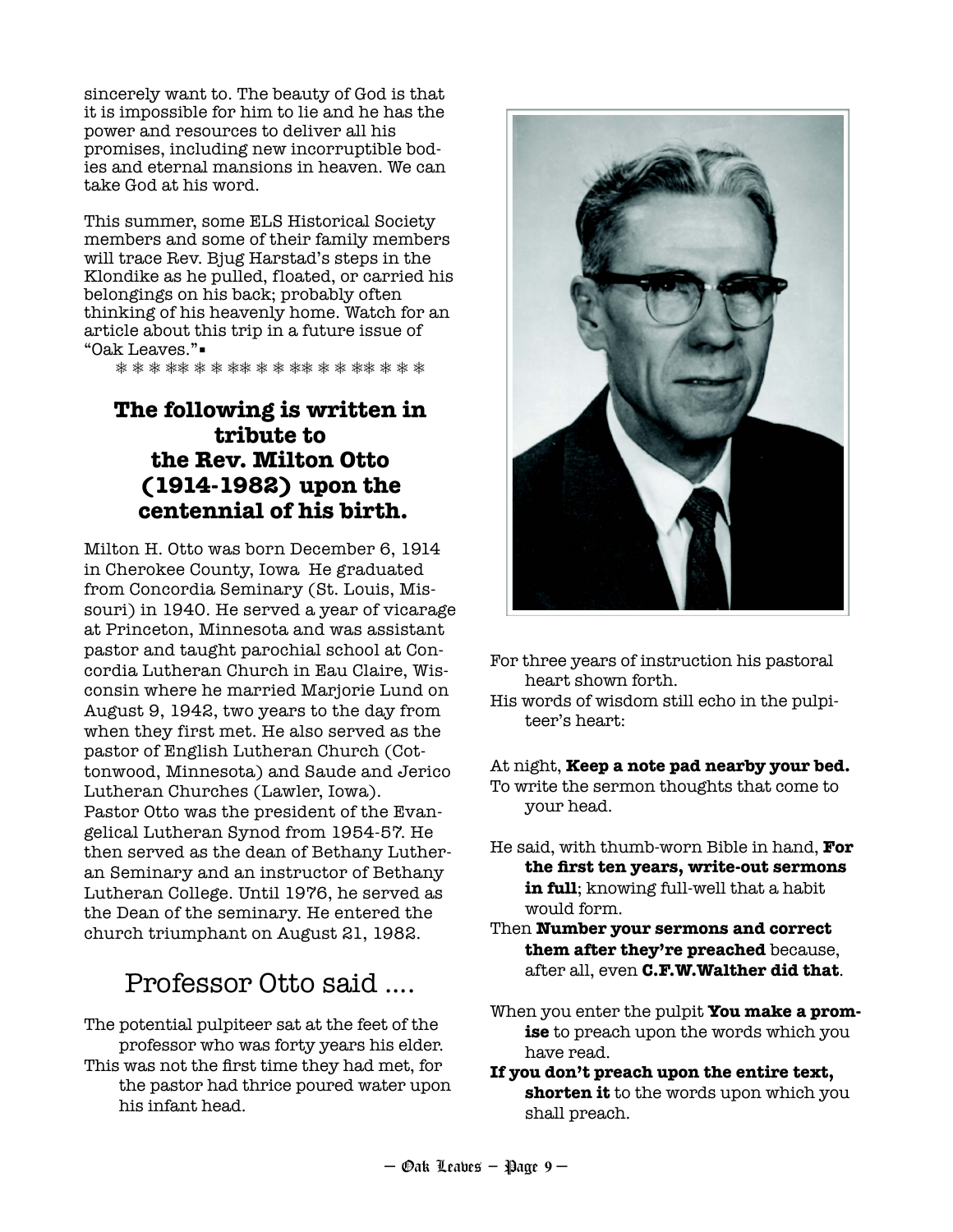Remember, the law and the gospel must always be told.

- But at a funeral **The law is in the casket** and the gospel must be bold.
- On Christmas and Easter, **The gospel of Jesus must sound forth alone**.
- And always be careful to **Never confuse a title with a theme**!
- **The slender man said, Never travel without a sermon at hand;**
- Because **You'll never know when you'll be asked to preach.**
- Church records are important and should be recorded on the day,
- Because **You might be killed in an accident on your homeward way.**
- Know your members and shepherd them well,
- Because **You can't excommunicate someone after he's dead!**

The call to your first church may be of shorter duration,

- **Unless your mistakes are so small you can live with them.**
- When courting your wife, and you want to know how she will be,
- Go **Meet her mother** and see the house you will have.
- When meeting a bride and groom, encourage a wedding hymn by asking:
- **You want the congregation to participate in the service, don't you?**
- Take time each day for family devotions, but if this fails,
- Then **Leave the book in the bathroom** where it's sure to be read.
- He himself would think all these words are too flippant,
- But his words still resound in pulpiteer's head.

The future wife of the parsonage was handed a clipping:

No profession can rob any man or woman of the right to love, to have some green Eden of home on which the world cannot intrude, which is their very own, apart from every claim and duty. If the minister's wife did no other thing than to make her husband happy and at rest in a perfect home, then through its effect on him she would have done more for the parish than 10,000 times all other services which she could possibly do. To be his perfect love is her greatest and most sacred duty.

#### He said, **Your main task, as the pastor's wife, will be to care for the man that he may pursue his great work.**

When the pulpiteer wed his youthful bride, the professor spoke at the altar:

When you make it a point to use God's Word and Sacrament for yourselves you shall be going with Jesus. When you go with Jesus you shall have spiritual life and sustenance. When you go with Jesus you shall receive the needed grace to fulfill your respective roles as husband and wife. When you go with Jesus you will have the necessary strength and patience to meet the problems and disappointments that will come your way.... Yes, when you go with Jesus you will be richly blessed with respect to your personal faith and life, for doesn't He say, "He that abideth in me, and I in him, the same bringeth forth much fruit."?

The professor now rejoices with the saints above. But the young pulpiteer, now aged with many years, often thinks back when he says, **Professor Otto said...** 

Soli Deo Gloria

Submitted by Rev. Craig Ferkenstad.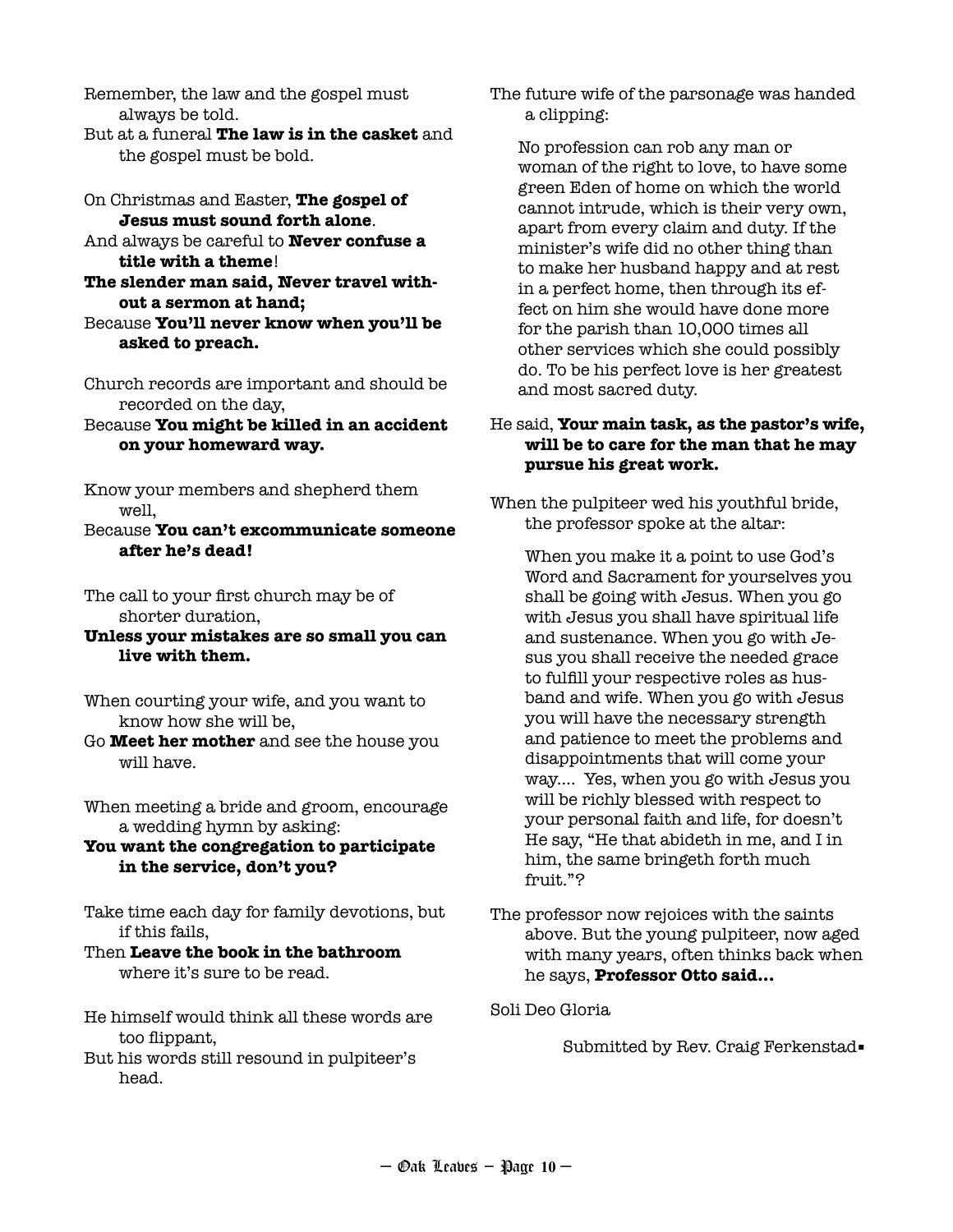# Norway Celebrates 200-year-old Constitution



Constituent Assembly meets at Eidsvoll, April-May 1814

**Note:** Compiled by Cheryl Harstad, Editor, all information is from the web site: www.Storinget.no

The Storting (or Storthing) is the Norwegian Parliament. Stortinget, in Norwegian, means literally "the great council" or "the great assembly." The article will continue in the August 2014 issue of "Oak Leaves", with a history of "The Incredible Year," 1814.

This year Norway is engaging young and old in celebrating the Bicentenary of their Constitution. Since May 17, 1814, the Norwegian Constitution has laid the foundations of democratic development in Norway. As Europe's oldest and the world's second oldest prevailing constitution, it is now a unifying symbol of freedom, independence and democracy. The objectives of the celebration are to:

**.** Enhance knowledge about the Constitution and its significance,

**.** Stimulate increased participation and engagement in democratic processes, and

**.** Be a broad and inclusive nationwide celebration, culminating in a celebration throughout the length and breadth of the country on Norway's national day, May 17th.

Norway is one of only a handful of European nations that, with the exception of the Second World War, when the Constitution and system of democracy were temporarily suspended, has not experienced a breakdown in its democratic development.

The provisions of the Constitution date from different eras. As a result, its evolution also reflects certain questionable features of Norwegian society over the past 200 years. One of the original provisions of the

Constitution specifically excluded Jews, among others, from the realm. In broader terms, the assimilation policy toward other national minorities and the Sami people has caused controversy. One of the central themes of the Bicentenary is to draw attention to the role, conditions and status of minorities in Norwegian society, particularly within a democratic and rights perspective. And to generate an increased awareness and effort to combat discrimination, racism and extremism.

Not only did the Constitution lay the foundations for democratic development, it was also instrumental in providing Norway with status as an independent country.

The Black Death caused the population of Norway to plummet. After the plague the country no longer had a ruling class that could administer the Norwegian state. Government of Norway gradually fell into foreign hands, and a union with Denmark was established in 1380. In 1536 the Norwegian Council of State was dissolved and national sovereignty transferred to Denmark. Because of poor economic conditions after several wars with Sweden, in 1660 King Frederik III turned Denmark-Norway into an absolute monarchy. When Denmark-Norway entered the Napoleonic wars, and trade links with Denmark were severed, people began to assert that Norway would be better off if it broke completely with Denmark.

**In 1809** the Society for Norway's Welfare was founded to promote business development and public education in Norway. The society quickly became the focal point for burgeoning Norwegian nationalism, with local chapters being established throughout the country. They campaigned intensely for the establishment of a university. Permission was granted in 1811.

King Frederik VI approved the creation of a Norwegian bank on January 14, 1814 which was important in promoting the country's interests.

After 400 years of Danish rule, the hasty formation of a Norwegian Constitution is viewed as a strategic move to liberate the country, perhaps more than a wish to embrace democratic principles. The 112 men in the Constituent Assembly at Eidsvoll were inspired by the United States Declaration of Independence and the French Constitution. Though amended more than 400 times, the Constitution is considered to be the same working document. The original document is still in existence.

After an overall linguistic revision in 1903, the language of the Constitution has basically remained unaltered, and the 1903 norm is still used when changes to the Constitution are proposed.▪